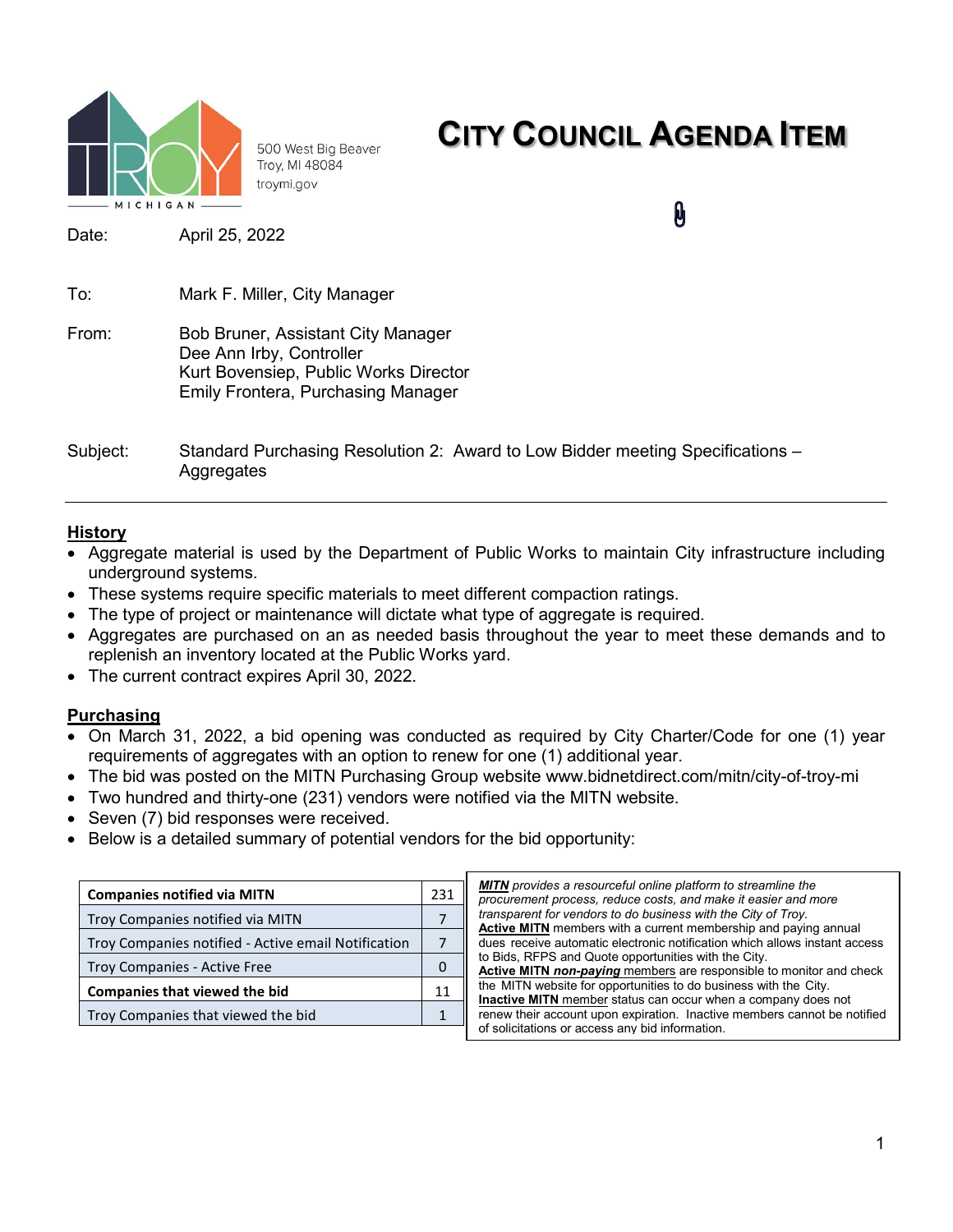

500 West Big Beaver Troy, MI 48084 troymi.gov

## **CITY COUNCIL AGENDA ITEM**

### **Purchasing** *(continued)*

• Upon review of the bid proposals, it was determined that the bid from *Maloney Trucking, LLC a Troy, MI* vendor for Proposal A- Item 2, 22A Gravel, met the local preference bid language which states:

*"The City of Troy reserves the right to award a contract to a local business, one which pays City of Troy taxes (real and/or personal), if the bid of a local vendor is within 5% of the lowest responsive and responsible non-local bidder, then the local vendor is given one chance to match the low bid."*

- *Maloney Trucking, LLC* agreed to meet the low bid pricing by line for Proposal A- Item 2 and is therefore being recommended for award of this item as specified and as per the pricing listed below.
- After reviewing the bid proposals, it is being recommended to award contracts to the following five (5) low bidders meeting specifications by line item at the unit prices as detailed below:

| Item                                   | Est Qty per<br>Ton | Price per<br>Ton | <b>Est Total</b><br>Cost |  |
|----------------------------------------|--------------------|------------------|--------------------------|--|
| <b>Maloney Trucking</b>                |                    |                  |                          |  |
| 2. 22A Gravel                          | 700                | \$17.20          | \$12,040.00              |  |
| Osburn Industries Inc.                 |                    |                  |                          |  |
| 3. Pea Gravel                          | 300                | \$23.00          | \$6,900.00               |  |
| 4.60/40 Gravel                         | 100                | \$26.90          | \$2,690.00               |  |
| 7. 21AA Limestone                      | 700                | \$20.00          | \$14,000.00              |  |
| <b>AMS Grounds</b>                     |                    |                  |                          |  |
| 6. Crushed Concrete 1"-3"              | 100                | \$18.80          | \$1,808.00               |  |
| 9. Mason Sand                          | 100                | \$15.53          | \$1,553.00               |  |
| Edwin. C. Levy Co.                     |                    |                  |                          |  |
| 1.6A Slag                              | 350                | \$25.02          | \$8,757.00               |  |
| 8.2NS Sand                             | 200                | \$18.40          | \$3,680.00               |  |
| Tri-City Aggregates Inc.               |                    |                  |                          |  |
| 5. Fill Sand                           | 2500               | \$10.25          | \$25,625.00              |  |
| <b>Proposal A Estimated Total Cost</b> |                    |                  | \$77,053.00              |  |

### **Proposal A:**

#### **Proposal B:**

| Item                                   | Est Qty per<br>Ton | Price per<br>Ton | <b>Est Total</b><br>Cost |
|----------------------------------------|--------------------|------------------|--------------------------|
| Osburn Industries Inc.                 |                    |                  |                          |
| 1. 30A Ball Diamond Slag               | 100                | \$24.25          |                          |
| 2. Athletic Meal                       | 100                | \$33.00          | \$2,425.00<br>\$3,300.00 |
| <b>Proposal B Estimated Total Cost</b> |                    |                  | 5.725.00                 |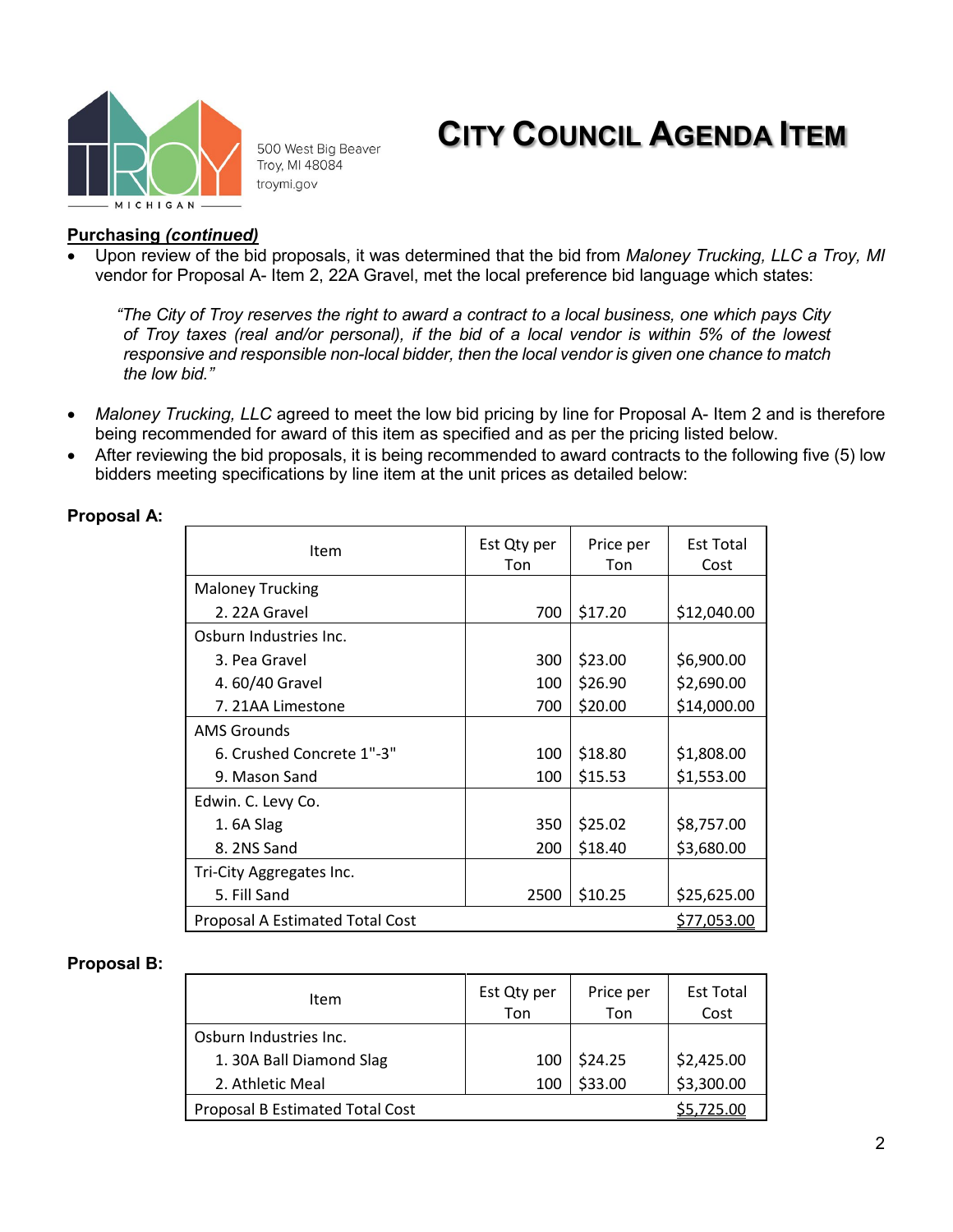

500 West Big Beaver Troy, MI 48084 troymi.gov

### **CITY COUNCIL AGENDA ITEM**

### **Financial**

Funds are budgeted and available through the Public Works operating budgets for the Streets, Parks and Water Divisions for the 2022 and 2023 Fiscal Years.

### **Recommendation**

City Management recommends awarding one (1) year contracts with the option to renew for one (1) additional year to the low bidders meeting specifications and local preference requirements, *Maloney Trucking, LLC of Troy, MI* for line item 2 Proposal A, *Osburn Industries of Taylor, MI* for items 3, 4, and 7 from Proposal A and item 1 and 2 from Proposal B, *AMS Grounds of Ypsilanti, MI* for items 6 and 9 from Proposal A, *Edw. C. Levy Co. of Dearborn, MI* for item 1 and 8 from Proposal A, and *Tri-City Aggregates Inc. of Holly, MI* for item 5. Line items 3, 4, and 5 in Proposal B received no bids and will be purchased on an as needed basis using the informal three-quote process. Aggregates are to be purchased as specified on as needed basis and as per unit bid prices listed in the bid tabulation opened March 31, 2022; contracts to expire April 30, 2024.

| Company                     | <b>Items</b> | <b>Estimated Total Cost</b> |  |  |
|-----------------------------|--------------|-----------------------------|--|--|
| Proposal A                  |              |                             |  |  |
| <b>Maloney Trucking</b>     | 2            | \$12,040.00                 |  |  |
| <b>Osburn Industries</b>    | 3, 4, 7      | \$23,590.00                 |  |  |
| <b>AMS Grounds</b>          | 6, 9         | \$3,361.00                  |  |  |
| Edwin C. Levy               | 1, 8         | \$12,437.00                 |  |  |
| Tri-City Aggregates Inc.    | 5            | \$25,625.00                 |  |  |
| Proposal B                  |              |                             |  |  |
| <b>Osburn Industries</b>    | 1, 2         | \$5,725.00                  |  |  |
| <b>Estimated Total Cost</b> |              | \$82,778.00                 |  |  |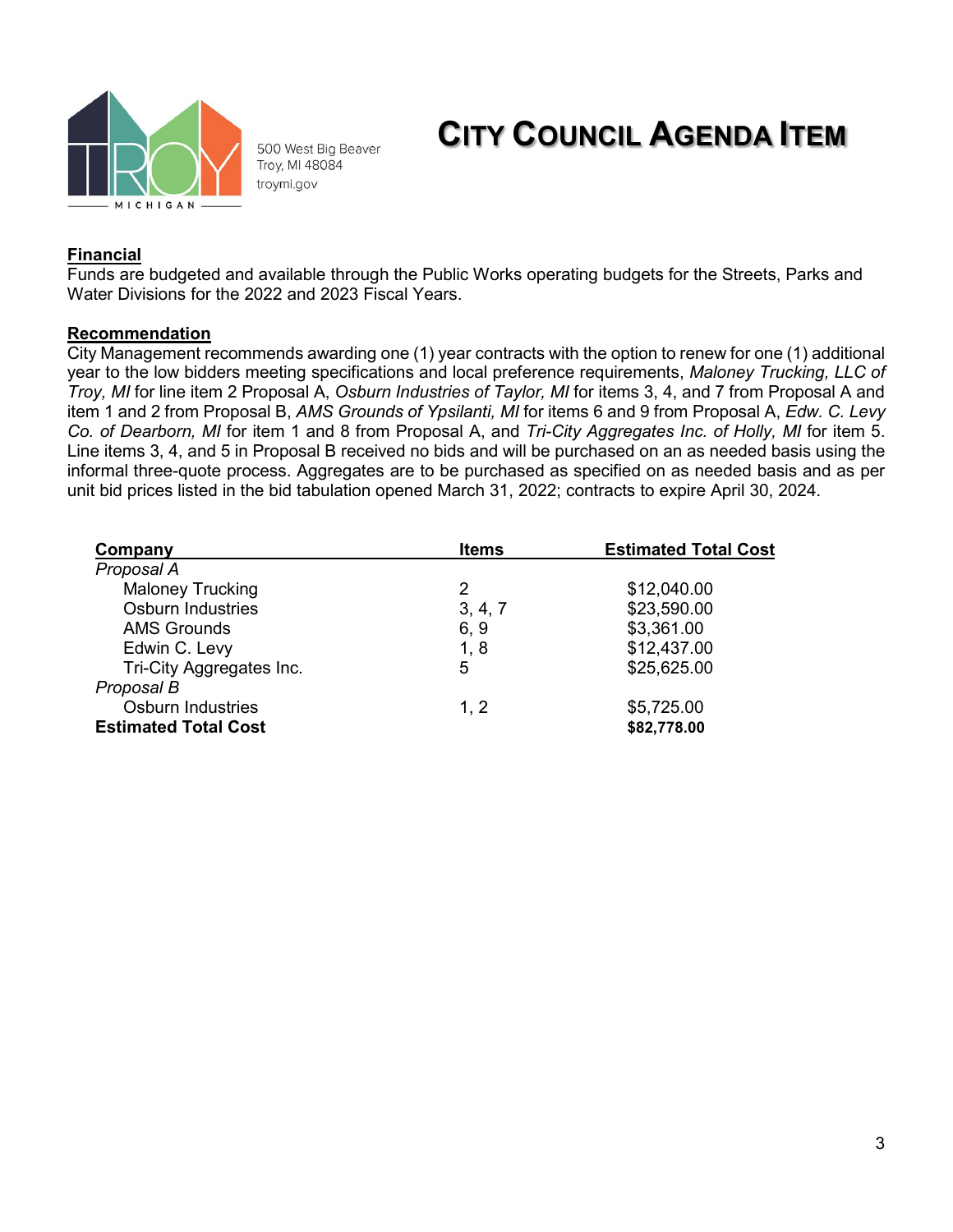# AGGREGATES

ITB-COT 22-16 Page 1 of 2

| <b>VENDOR NAME:</b>                   |                                                                                                    |                                       | Osburn Industries,<br>Inc.         |                                  | <b>AMS Grounds</b> |                                  | Edw. C. Levy Co.                                                                                                                                            |                                  | <b>Maloney Trucking</b><br>Inc. |                                  |  |
|---------------------------------------|----------------------------------------------------------------------------------------------------|---------------------------------------|------------------------------------|----------------------------------|--------------------|----------------------------------|-------------------------------------------------------------------------------------------------------------------------------------------------------------|----------------------------------|---------------------------------|----------------------------------|--|
| CITY:                                 |                                                                                                    |                                       | Taylor, MI                         |                                  | Ypsilanti, MI      |                                  | Dearborn, MI                                                                                                                                                |                                  | Troy, MI                        |                                  |  |
|                                       | PROPOSAL: One-Year Requirements of Aggregates with an Option to Renew for one (1) additional year. |                                       |                                    |                                  |                    |                                  |                                                                                                                                                             |                                  |                                 |                                  |  |
| Proposal A: GENERAL DPW AGGREGATES    |                                                                                                    |                                       |                                    |                                  |                    |                                  |                                                                                                                                                             |                                  |                                 |                                  |  |
| Item                                  | Est. Qty.<br>(Tons)                                                                                | <b>Description</b>                    | Price/<br>Ton                      | <b>Extension</b><br><b>Price</b> | Price/<br>Ton      | <b>Extension</b><br><b>Price</b> | Price/<br>Ton                                                                                                                                               | <b>Extension</b><br><b>Price</b> | Price/<br>Ton                   | <b>Extension</b><br><b>Price</b> |  |
| 1.                                    | 350                                                                                                | 6A SLAG                               |                                    | <b>NO BID</b>                    |                    | <b>NO BID</b>                    | \$25.02                                                                                                                                                     | \$8,757.00                       | \$27.55                         | \$9,642.50                       |  |
| 2.                                    | 700                                                                                                | 22A GRAVEL                            | \$19.50                            | \$13,650.00                      | \$17.20            | \$12,040.00                      |                                                                                                                                                             | <b>NO BID</b>                    | \$17.35                         | \$12,145.00                      |  |
| 3.                                    | 300                                                                                                | PEA GRAVEL                            | \$23.00                            | \$6,900.00                       | \$26.49            | \$7,947.00                       | \$24.35                                                                                                                                                     | \$7,305.00                       | \$25.85                         | \$7,755.00                       |  |
| 4.                                    | 100                                                                                                | 60/40 GRAVEL                          | \$26.90                            | \$2,690.00                       | \$27.25            | \$2,725.00                       |                                                                                                                                                             | <b>NO BID</b>                    | \$28.95                         | \$2,895.00                       |  |
| 5.                                    | 2,500                                                                                              | <b>FILL SAND</b>                      | \$11.25                            | \$28,125.00                      | \$10.50            | \$26,250.00                      | \$12.77                                                                                                                                                     | \$31,925.00                      | \$12.75                         | \$31,875.00                      |  |
| 6.                                    | 100                                                                                                | CRUSHED CONCRETE, 1" - 3"             | \$18.35                            | \$1,835.00                       | \$18.08            | \$1,808.00                       |                                                                                                                                                             | <b>NO BID</b>                    | \$20.00                         | \$2,000.00                       |  |
| 7.                                    | 700                                                                                                | 21AA LIMESTONE                        | \$20.00                            | \$14,000.00                      | \$20.99            | \$14,693.00                      |                                                                                                                                                             |                                  | \$23.10                         | \$16,170.00                      |  |
| 8.                                    | 200                                                                                                | 2NS SAND                              | \$18.50                            | \$3,700.00                       | \$20.16            | \$4,032.00                       | \$18.40                                                                                                                                                     | \$3,680.00                       | \$20.00                         | \$4,000.00                       |  |
| 9.                                    | 100                                                                                                | <b>MASON SAND</b>                     | \$15.75                            | \$1,575.00                       | \$15.53            | \$1,553.00                       |                                                                                                                                                             | <b>NO BID</b>                    | \$20.00                         | \$2,000.00                       |  |
|                                       |                                                                                                    | <b>Discount if Awarded All Items:</b> |                                    | \$0.00                           |                    | Not Specified                    |                                                                                                                                                             | \$0.00                           | Not Specified                   |                                  |  |
|                                       |                                                                                                    | <b>ESTIMATED TOTAL PROPOSAL A:</b>    |                                    | \$72,475.00                      |                    | \$71,048.00                      |                                                                                                                                                             | \$51,667.00                      | \$88,482.50                     |                                  |  |
|                                       |                                                                                                    | Proposal B: ATHLETIC FIELD MATERIALS  |                                    |                                  |                    |                                  |                                                                                                                                                             |                                  |                                 |                                  |  |
| Item                                  | Est. Qty.                                                                                          | <b>Description</b>                    | Price/                             | <b>Extension</b>                 | Price/             | <b>Extension</b>                 | Price/                                                                                                                                                      | <b>Extension</b>                 | Price/                          | <b>Extension</b>                 |  |
|                                       | (Tons)                                                                                             |                                       | Ton                                | Price                            | Ton                | Price                            | Ton                                                                                                                                                         | <b>Price</b>                     | Ton                             | Price                            |  |
| 1.                                    | 100                                                                                                | 30A BALL DIAMOND SLAG                 | \$24.25                            | \$2,425.00                       | \$33.50            | \$3,350.00                       |                                                                                                                                                             |                                  | \$25.70                         | \$2,570.00                       |  |
| 2.                                    | 100                                                                                                | ATHLETIC MEAL                         | \$33.00                            | \$3,300.00                       | \$40.65            | \$4,065.00                       |                                                                                                                                                             |                                  | \$38.25                         | \$3,825.00                       |  |
| 3.                                    | 100                                                                                                | INFIELD MIX<br>CLAY TRACKER SURFACER  |                                    |                                  |                    |                                  | <b>NO BID</b>                                                                                                                                               |                                  | no bid                          |                                  |  |
| 4.                                    | 100                                                                                                | CTS-20                                |                                    | NO BID                           |                    | <b>NO BID</b>                    |                                                                                                                                                             |                                  |                                 |                                  |  |
| 5.                                    | 100                                                                                                | <b>CRUSHER DUST</b>                   |                                    |                                  |                    |                                  |                                                                                                                                                             |                                  |                                 |                                  |  |
| <b>Discount if Awarded All Items:</b> |                                                                                                    |                                       | \$0.00                             |                                  | Not Specified      |                                  | \$0.00                                                                                                                                                      |                                  | Not Specified                   |                                  |  |
|                                       |                                                                                                    | <b>ESTIMATED TOTAL PROPOSAL B:</b>    |                                    | \$5,725.00                       |                    | \$7,415.00                       | \$0.00                                                                                                                                                      |                                  | \$6,395.00                      |                                  |  |
|                                       |                                                                                                    | <b>ESTIMATED GRAND TOTAL:</b>         |                                    | \$78,200.00                      |                    | \$78,463.00                      |                                                                                                                                                             | \$51,667.00                      |                                 | \$94,877.50                      |  |
|                                       |                                                                                                    | Minimum Order Requirements:           | 50 tons approx.                    |                                  | 45 tons            |                                  | 50 tons                                                                                                                                                     |                                  | 50 tons                         |                                  |  |
|                                       |                                                                                                    | # of Hours Within Request:            | 48 hours                           |                                  | 24 hours           |                                  | 24 hours                                                                                                                                                    |                                  | As Needed                       |                                  |  |
|                                       |                                                                                                    | <b>Contact Information:</b>           |                                    |                                  |                    |                                  |                                                                                                                                                             |                                  |                                 |                                  |  |
|                                       |                                                                                                    | Hrs. of Operation                     | $8 - 5$                            |                                  | 24/7               |                                  | 6AM - 5PM                                                                                                                                                   |                                  | <b>7AM - 5PM</b>                |                                  |  |
|                                       |                                                                                                    | 24 Hr. Phone No.                      | 313-363-0080                       |                                  | 734-330-0000       |                                  | 313-429-2200                                                                                                                                                |                                  | 248-379-6565                    |                                  |  |
| Y or N<br>References:                 |                                                                                                    | Υ                                     |                                    | Υ                                |                    | Υ                                |                                                                                                                                                             | Υ                                |                                 |                                  |  |
|                                       | Insurance Met:                                                                                     | Y or N                                |                                    | Y                                |                    | Y                                |                                                                                                                                                             | Υ                                |                                 | Y                                |  |
|                                       | Warranty:                                                                                          |                                       | Not Specified                      |                                  | Not Specified      |                                  | Not Specified                                                                                                                                               |                                  | Not Specified                   |                                  |  |
| Payment Terms:                        |                                                                                                    |                                       | Net 30                             |                                  | Net 30             |                                  | Net 30                                                                                                                                                      |                                  | Net 30                          |                                  |  |
| Delivery Time:                        |                                                                                                    |                                       | 48 hours                           |                                  | Not Specified      |                                  | 8AM - 5PM                                                                                                                                                   |                                  | As Needed                       |                                  |  |
| Exceptions:                           |                                                                                                    |                                       | Items not bid are not<br>available |                                  | None               |                                  | Pricing not valid during frost days.<br>Fuel surcharges will apply after<br>diesel fuel Midwest average<br>reaches 4.101. Based on product<br>availability. |                                  | None                            |                                  |  |
|                                       |                                                                                                    | Acknowledgement:<br>Y or N            |                                    | Y                                |                    | Y                                |                                                                                                                                                             | Y                                |                                 | Y                                |  |
|                                       |                                                                                                    | All or None Award:<br>Y or N          |                                    | N                                | N                  |                                  |                                                                                                                                                             | N                                |                                 | N                                |  |
|                                       | Forms:                                                                                             | Y or N                                |                                    | Υ                                |                    | Υ                                |                                                                                                                                                             | Υ                                |                                 | Y                                |  |
|                                       |                                                                                                    |                                       |                                    |                                  |                    |                                  |                                                                                                                                                             |                                  | <b>Awarded Bid</b>              |                                  |  |

Local Preference Within 5%